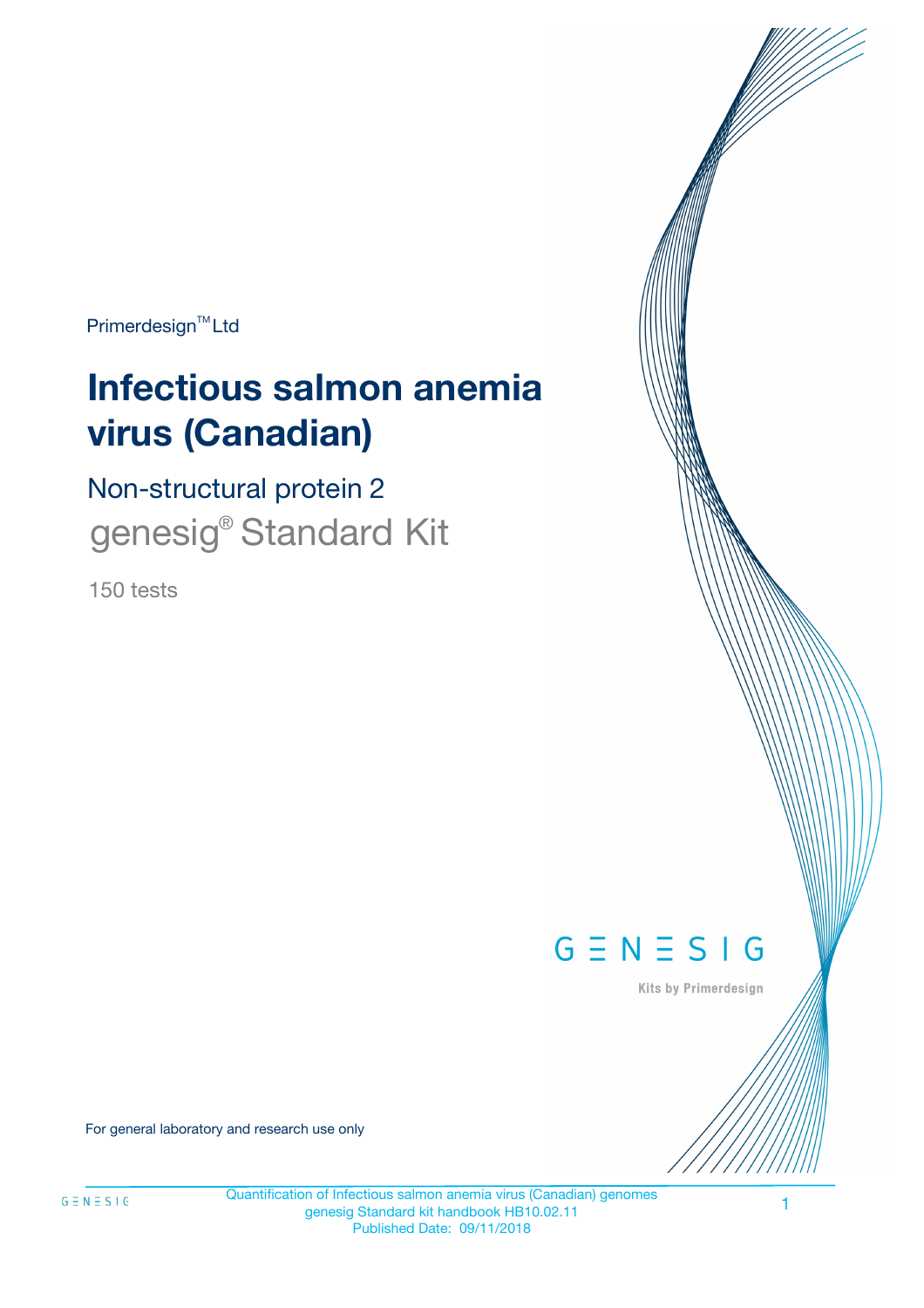# Introduction to Infectious salmon anemia virus (Canadian)

Infectious salmon anemia virus (European variant) causes severe anemia of infected fish.

Unlike mammals, the red blood cells of fish have DNA, and so can become infected with viruses. Infected fish develop pale gills, and may swim close to the water surface attempting to gulp for air. However, the disease can develop without the fish showing any external signs of illness - the fish maintain a normal appetite and behaviours but then they suddenly die.

The disease can progress slowly throughout an infected farm and in the most extreme scenarios death rates may approach 100%. Consequently this virus and its detection is of particular interest to anyone in aquaculture of fish.

Cause of death varies although usually involves circulatory system problems and haemolysis, as well as congested and later damaged organs such as the spleen and liver.

The spread of ISAV is not fully understood. Aside from Atlantic salmon, other fish (eg Brown trout and Rainbow trout) can become infected/carry the virus but do not become ill. Interesting while Pacific salmon can carry the virus they appear to be highly resistant and do not display symptoms. Additionally, while several species of Pacific salmon can be carriers of the virus, Pacific salmon currently show high relative resistance and no ISAV-related symptoms. However, Kibenage et al (2006) maintain that the potential for ISAV adaptation to Pacific salmon exists.

Transmission of the virus has been demonstrated to occur by contact with infected fish or their secretions. Contact with equipment or people who have handled infected fish also transmits the virus. The virus can survive in seawater and a major risk factor for any uninfected farm is its proximity to an already infected farm.

Finally, the Lepeophtheirus salmonis sea louse, a parasite that attacks the protective mucus, scales and skin of the salmon has been shown to carry the virus passively on its surface and in its digestive tract. It is unknown whether ISAV can reproduce in the sealouse although there is potential that it can passively transfer ISAV to it's host.

ISAV can destroy salmon aquaculture and so early detection is vital. This genesig® kit specifically targets the gene coding for non-structural protein 2 (NSP2), which differentiates it from other, similar viruses as well as other strains of ISAV.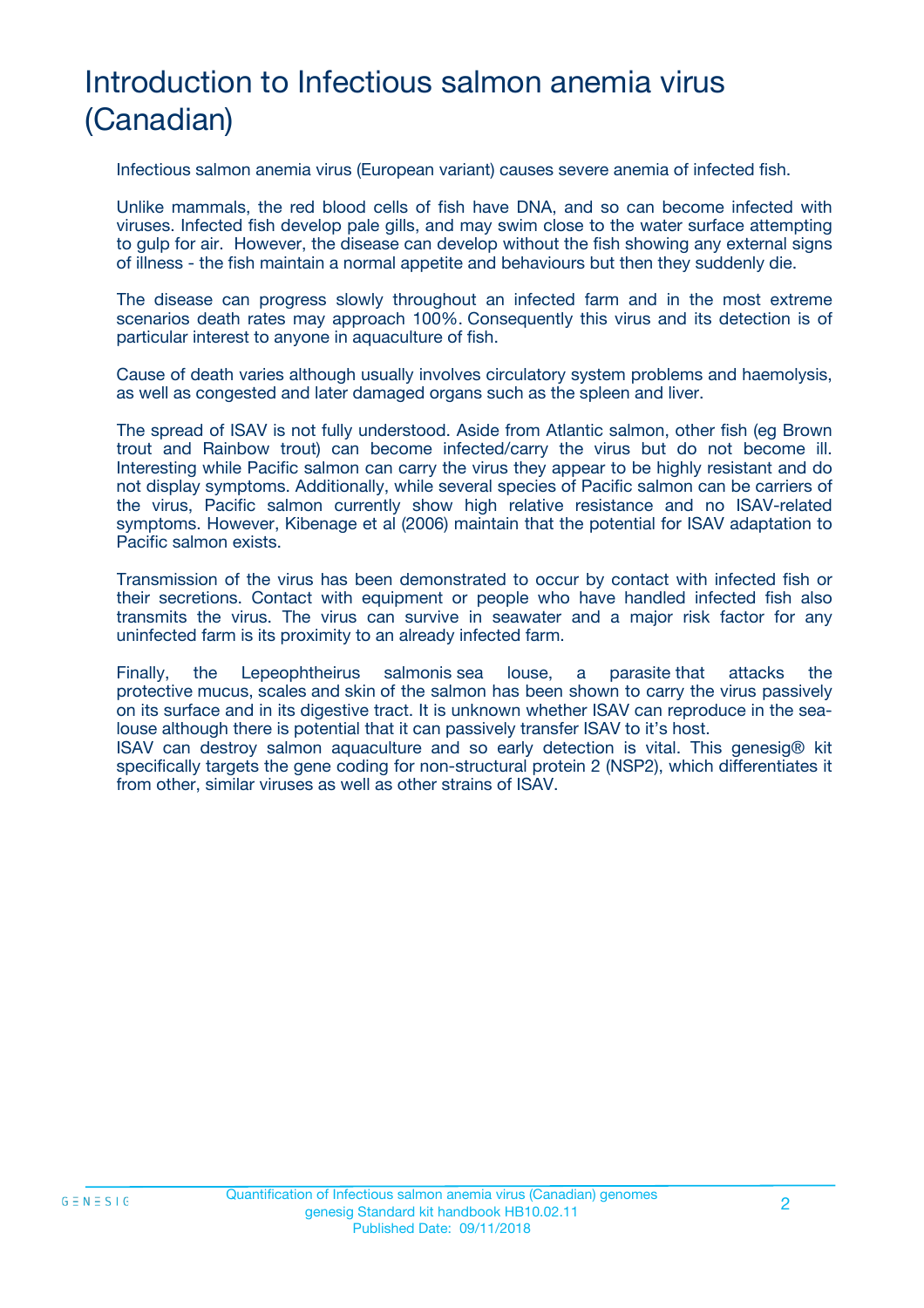# **Specificity**

The Primerdesign genesig Kit for Infectious salmon anemia virus (Canadian) (ISAV-CA) genomes is designed for the in vitro quantification of ISAV-CA genomes. The kit is designed to have a broad detection profile. Specifically, the primers represent 100% homology with over 95% of the NCBI database reference sequences available at the time of design.

The dynamics of genetic variation means that new sequence information may become available after the initial design. Primerdesign periodically reviews the detection profiles of our kits and when required releases new versions.

If you require further information, or have a specific question about the detection profile of this kit then please send an e.mail to enquiry@primerdesign.co.uk and our bioinformatics team will answer your question.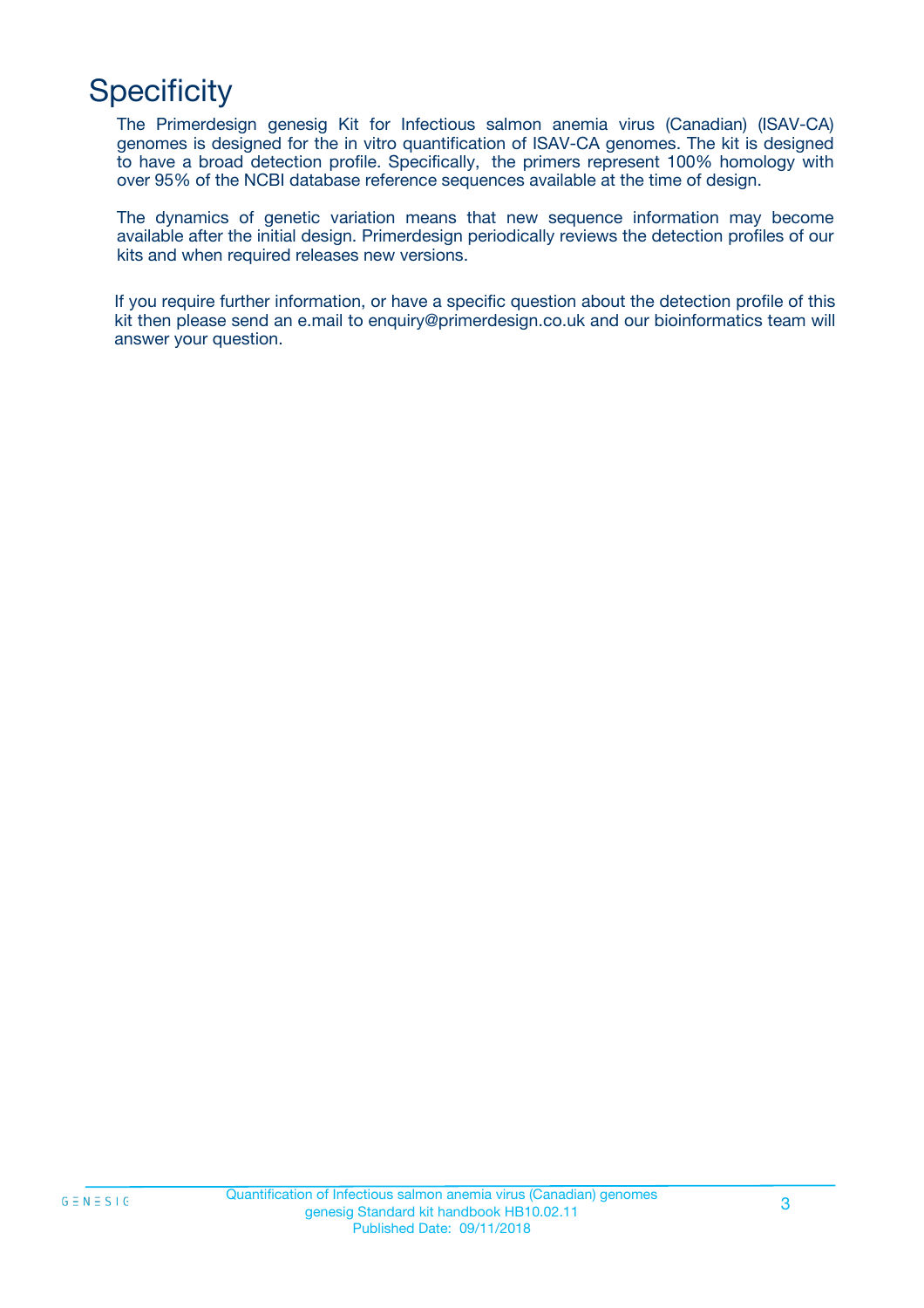### Kit contents

- **ISAV-CA specific primer/probe mix (150 reactions BROWN)** FAM labelled
- **ISAV-CA positive control template (for Standard curve RED)**
- **RNase/DNase free water (WHITE)** for resuspension of primer/probe mixes
- **Template preparation buffer (YELLOW)** for resuspension of positive control template and standard curve preparation

### **Reagents and equipment to be supplied by the user**

#### **Real-time PCR Instrument**

#### **Extraction kit**

This kit is recommended for use with genesig Easy DNA/RNA Extraction kit. However, it is designed to work well with all processes that yield high quality RNA and DNA with minimal PCR inhibitors.

**oasigTM lyophilised OneStep or Precision**®**PLUS OneStep 2X RT-qPCR Master Mix** Contains complete OneStep RT-qPCR master mix

**Pipettors and Tips**

**Vortex and centrifuge**

**Thin walled 1.5 ml PCR reaction tubes**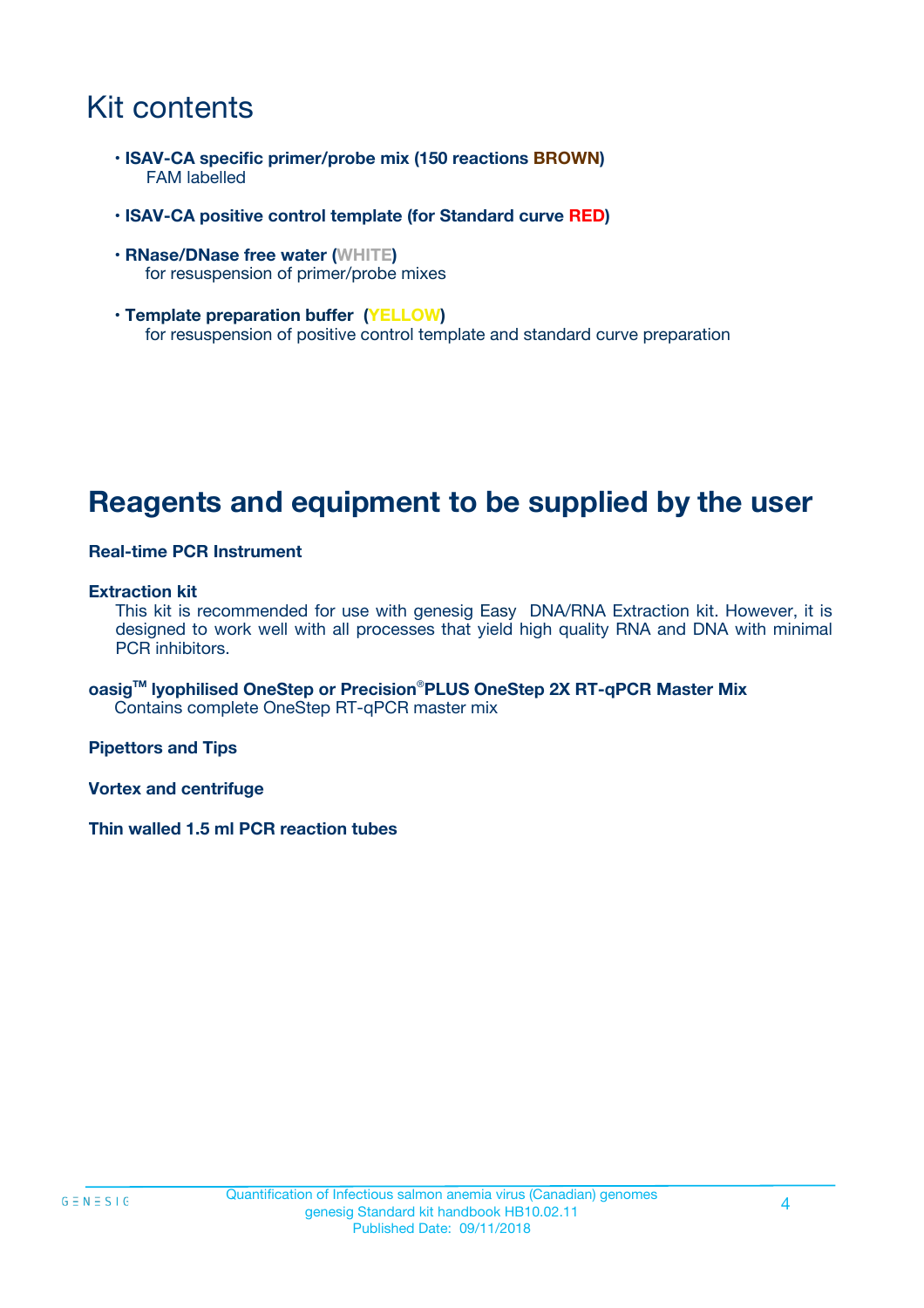### Kit storage and stability

This kit is stable at room temperature but should be stored at -20ºC on arrival. Once the lyophilised components have been resuspended they should not be exposed to temperatures above -20°C for longer than 30 minutes at a time and unnecessary repeated freeze/thawing should be avoided. The kit is stable for six months from the date of resuspension under these circumstances.

If a standard curve dilution series is prepared this can be stored frozen for an extended period. If you see any degradation in this serial dilution a fresh standard curve can be prepared from the positive control.

Primerdesign does not recommend using the kit after the expiry date stated on the pack.

### Suitable sample material

All kinds of sample material suited for PCR amplification can be used. Please ensure the samples are suitable in terms of purity, concentration, and RNA/DNA integrity. Always run at least one negative control with the samples. To prepare a negative-control, replace the template RNA sample with RNase/DNase free water.

### Dynamic range of test

Under optimal PCR conditions genesig ISAV-CA detection kits have very high priming efficiencies of >95% and can detect less than 100 copies of target template.

### Notices and disclaimers

This product is developed, designed and sold for research purposes only. It is not intended for human diagnostic or drug purposes or to be administered to humans unless clearly expressed for that purpose by the Food and Drug Administration in the USA or the appropriate regulatory authorities in the country of use. During the warranty period Primerdesign genesig detection kits allow precise and reproducible data recovery combined with excellent sensitivity. For data obtained by violation to the general GLP guidelines and the manufacturer's recommendations the right to claim under guarantee is expired. PCR is a proprietary technology covered by several US and foreign patents. These patents are owned by Roche Molecular Systems Inc. and have been sub-licensed by PE Corporation in certain fields. Depending on your specific application you may need a license from Roche or PE to practice PCR. Additional information on purchasing licenses to practice the PCR process may be obtained by contacting the Director of Licensing at Roche Molecular Systems, 1145 Atlantic Avenue, Alameda, CA 94501 or Applied Biosystems business group of the Applera Corporation, 850 Lincoln Centre Drive, Foster City, CA 94404. In addition, the 5' nuclease assay and other homogeneous amplification methods used in connection with the PCR process may be covered by U.S. Patents 5,210,015 and 5,487,972, owned by Roche Molecular Systems, Inc, and by U.S. Patent 5,538,848, owned by The Perkin-Elmer Corporation.

### Trademarks

Primerdesign™ is a trademark of Primerdesign Ltd.

genesig $^\circledR$  is a registered trademark of Primerdesign Ltd.

The PCR process is covered by US Patents 4,683,195, and 4,683,202 and foreign equivalents owned by Hoffmann-La Roche AG. BI, ABI PRISM® GeneAmp® and MicroAmp® are registered trademarks of the Applera Genomics (Applied Biosystems Corporation). BIOMEK® is a registered trademark of Beckman Instruments, Inc.; iCycler™ is a registered trademark of Bio-Rad Laboratories, Rotor-Gene is a trademark of Corbett Research. LightCycler™ is a registered trademark of the Idaho Technology Inc. GeneAmp®, TaqMan® and AmpliTaqGold® are registered trademarks of Roche Molecular Systems, Inc., The purchase of the Primerdesign™ reagents cannot be construed as an authorization or implicit license to practice PCR under any patents held by Hoffmann-LaRoche Inc.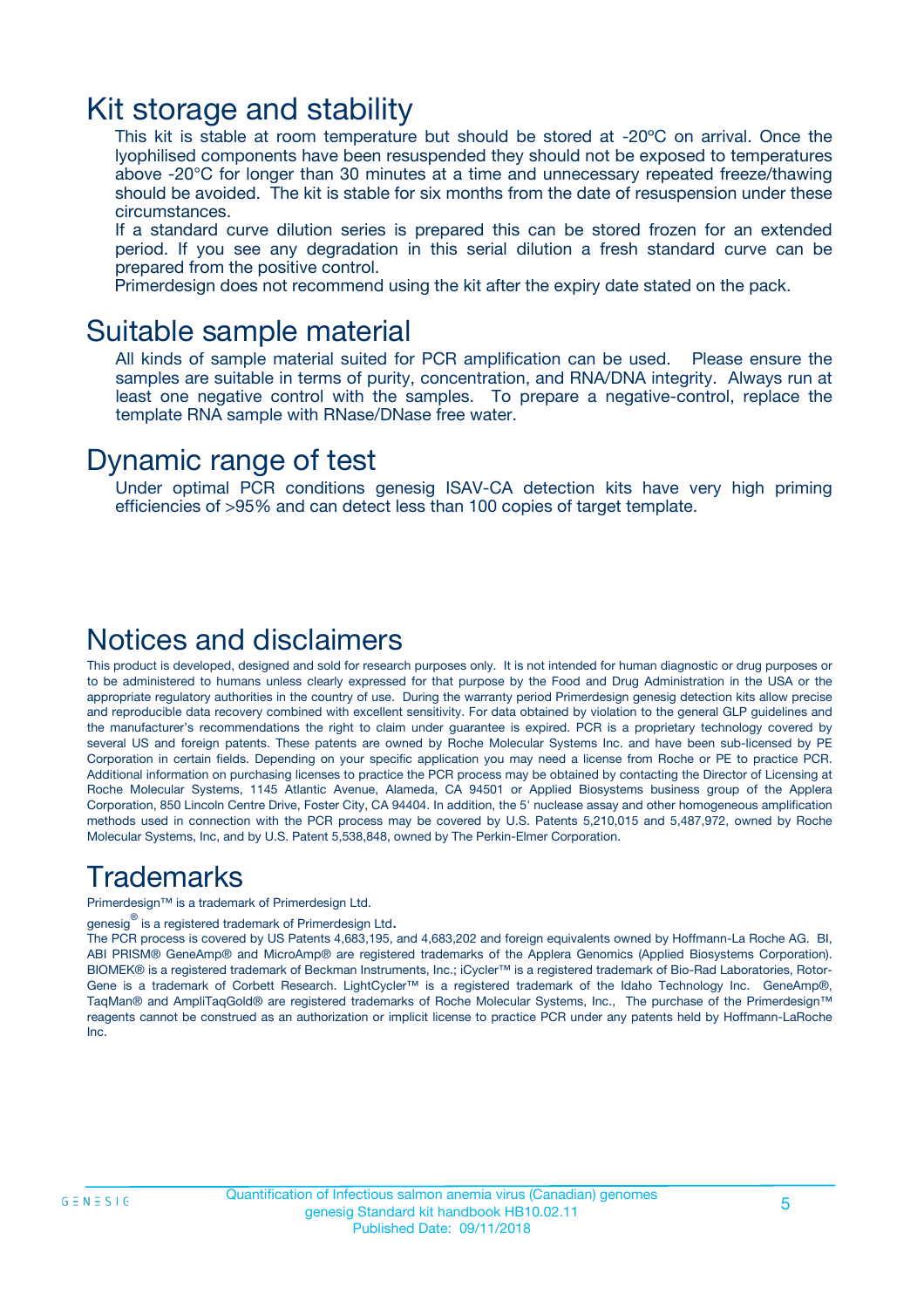### Principles of the test

#### **Real-time PCR**

A ISAV-CA specific primer and probe mix is provided and this can be detected through the FAM channel.

The primer and probe mix provided exploits the so-called TaqMan® principle. During PCR amplification, forward and reverse primers hybridize to the ISAV-CA cDNA. A fluorogenic probe is included in the same reaction mixture which consists of a DNA probe labeled with a 5`-dye and a 3`-quencher. During PCR amplification, the probe is cleaved and the reporter dye and quencher are separated. The resulting increase in fluorescence can be detected on a range of qPCR platforms.

#### **Positive control**

For copy number determination and as a positive control for the PCR set up, the kit contains a positive control template. This can be used to generate a standard curve of ISAV-CA copy number / Cq value. Alternatively the positive control can be used at a single dilution where full quantitative analysis of the samples is not required. Each time the kit is used, at least one positive control reaction must be included in the run. A positive result indicates that the primers and probes for detecting the target ISAV-CA gene worked properly in that particular experimental scenario. If a negative result is obtained the test results are invalid and must be repeated. Care should be taken to ensure that the positive control does not contaminate any other kit component which would lead to false-positive results. This can be achieved by handling this component in a Post PCR environment. Care should also be taken to avoid cross-contamination of other samples when adding the positive control to the run. This can be avoided by sealing all other samples and negative controls before pipetting the positive control into the positive control well.

#### **Negative control**

To validate any positive findings a negative control reaction should be included every time the kit is used. For this reaction the RNase/DNase free water should be used instead of template. A negative result indicates that the reagents have not become contaminated while setting up the run.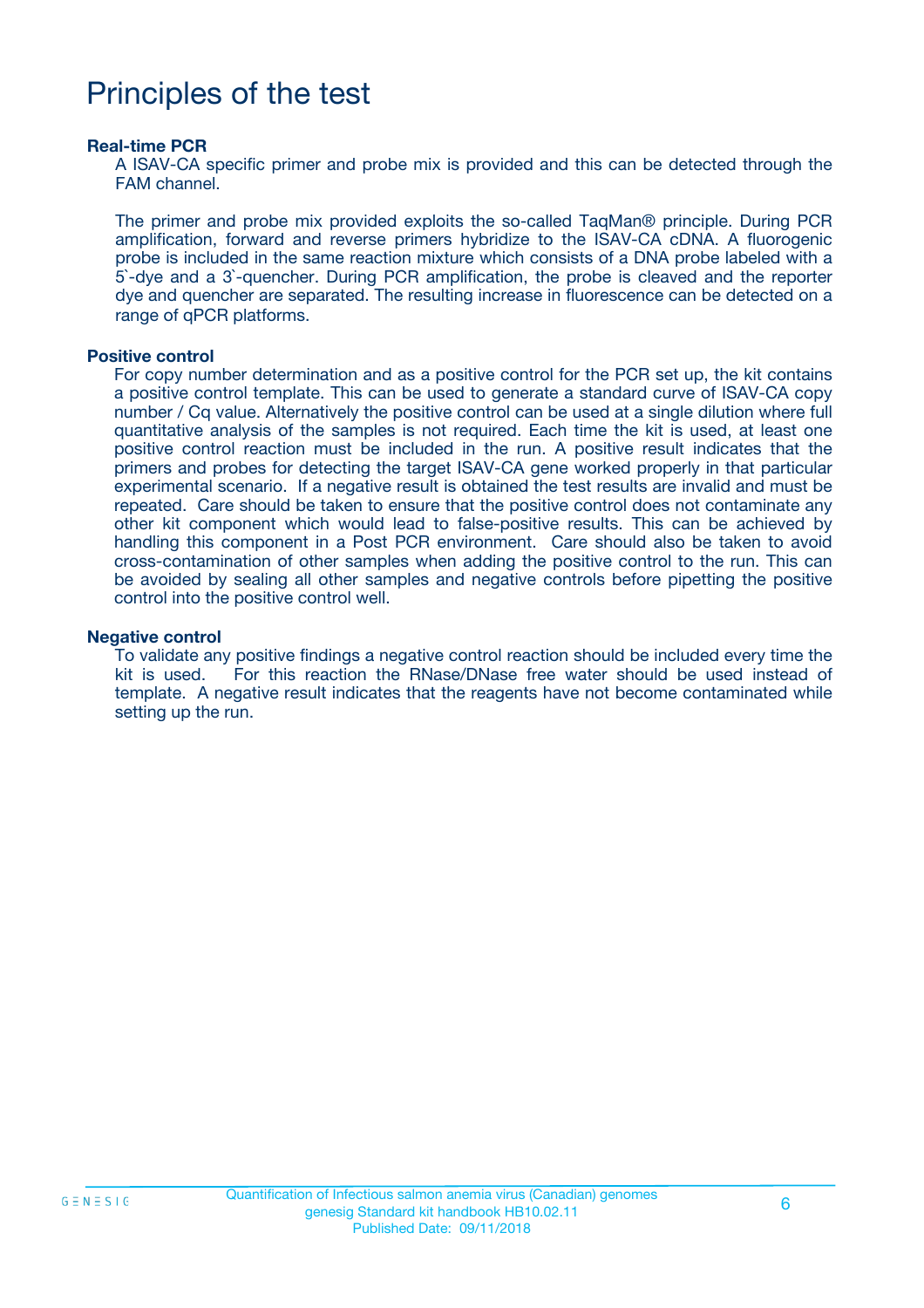### Resuspension protocol

To minimize the risk of contamination with foreign DNA, we recommend that all pipetting be performed in a PCR clean environment. Ideally this would be a designated PCR lab or PCR cabinet. Filter tips are recommended for all pipetting steps.

#### **1. Pulse-spin each tube in a centrifuge before opening.**

This will ensure lyophilised primer and probe mix is in the base of the tube and is not spilt upon opening the tube.

#### **2. Resuspend the kit components in the RNase/DNase free water supplied, according to the table below:**

To ensure complete resuspension, vortex each tube thoroughly.

| Component - resuspend in water   | <b>Volume</b> |
|----------------------------------|---------------|
| <b>Pre-PCR pack</b>              |               |
| ISAV-CA primer/probe mix (BROWN) | 165 ul        |

#### **3. Resuspend the positive control template in the template preparation buffer supplied, according to the table below:**

To ensure complete resuspension, vortex the tube thoroughly.

| Component - resuspend in template preparation buffer |         |  |
|------------------------------------------------------|---------|--|
| <b>Post-PCR heat-sealed foil</b>                     |         |  |
| <b>ISAV-CA Positive Control Template (RED)</b> *     | .500 ul |  |

\* This component contains high copy number template and is a VERY significant contamination risk. It must be opened and handled in a separate laboratory environment, away from the other components.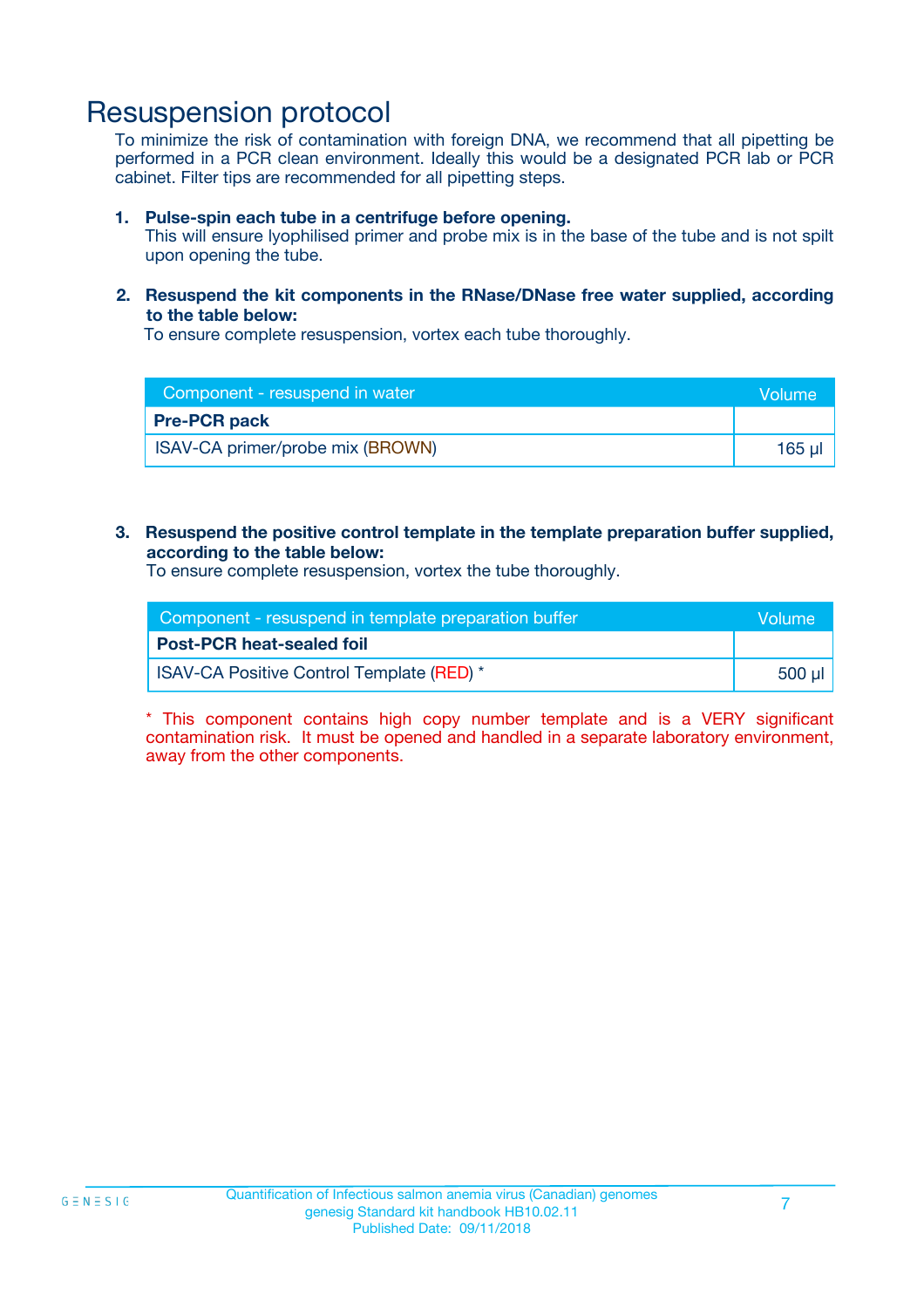### OneStep RT-qPCR detection protocol

A OneStep approach combining the reverse transcription and amplification in a single closed tube is the preferred method. If, however, a two step approach is required see page 10.

#### **For optimum performance and sensitivity.**

All pipetting steps and experimental plate set up should be performed on ice. After the plate is poured proceed immediately to the OneStep amplification protocol. Prolonged incubation of reaction mixes at room temperature can lead to PCR artifacts that reduce the sensitivity of detection.

**1. For each RNA sample prepare a reaction mix according to the table below:** Include sufficient reactions for positive and negative controls.

| Component                                                    | Volume   |
|--------------------------------------------------------------|----------|
| oasig OneStep or PrecisionPLUS OneStep 2X RT-qPCR Master Mix | $10 \mu$ |
| ISAV-CA primer/probe mix (BROWN)                             | 1 µl     |
| <b>RNase/DNase free water (WHITE)</b>                        | $4 \mu$  |
| <b>Final Volume</b>                                          | $15$ µ   |

- **2. Pipette 15µl of this mix into each well according to your qPCR experimental plate set up.**
- **3. Pipette 5µl of RNA template into each well, according to your experimental plate set up.**

For negative control wells use 5µl of RNase/DNase free water. The final volume in each well is 20ul.

**4. If a standard curve is included for quantitative analysis prepare a reaction mix according to the table below:**

| Component                                                    | Volume  |
|--------------------------------------------------------------|---------|
| oasig OneStep or PrecisionPLUS OneStep 2X RT-qPCR Master Mix | 10 µl   |
| ISAV-CA primer/probe mix (BROWN)                             | 1 ul    |
| <b>RNase/DNase free water (WHITE)</b>                        | $4 \mu$ |
| <b>Final Volume</b>                                          | 15 ul   |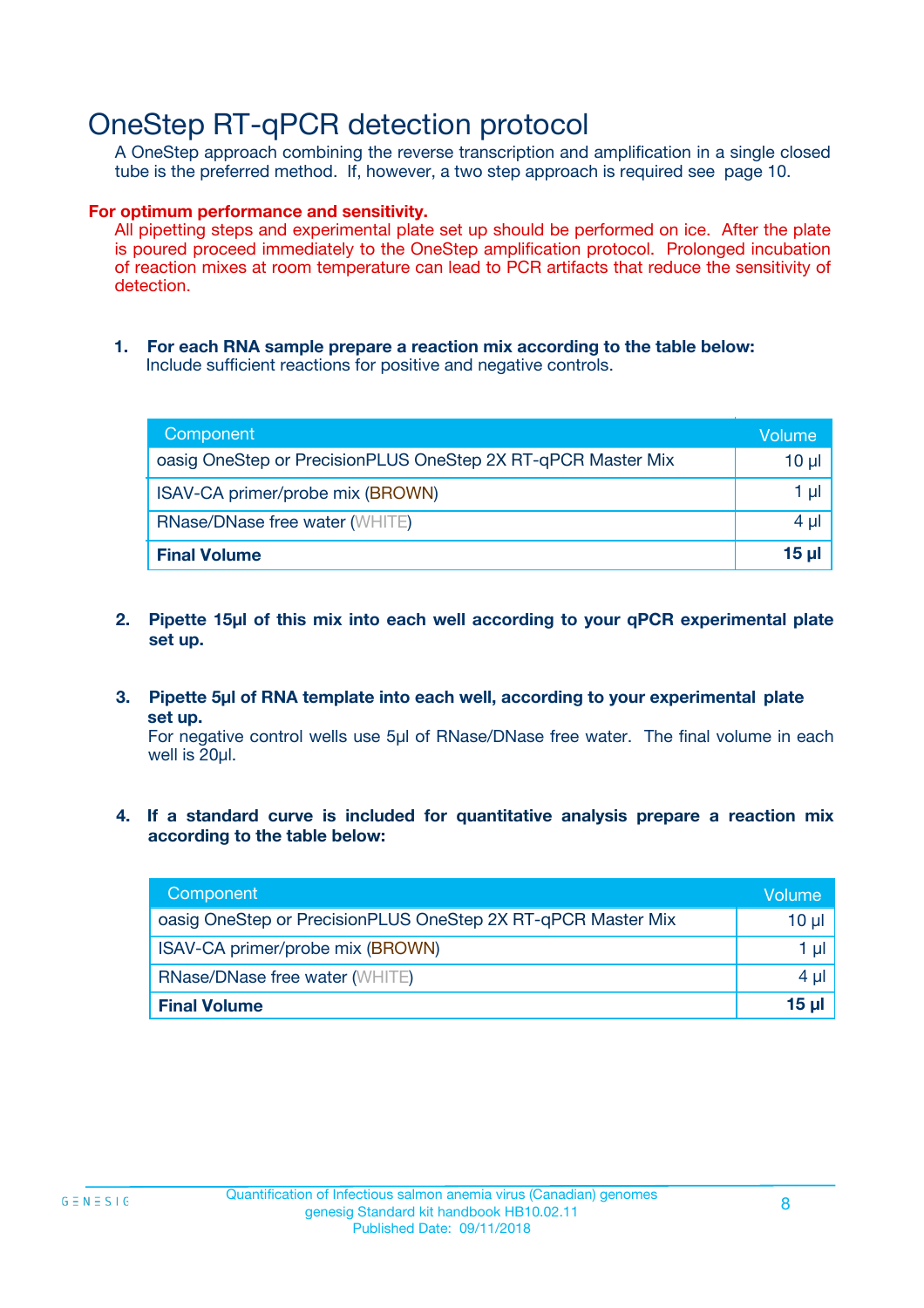#### **5. Preparation of standard curve dilution series**

- 1) Pipette 90µl of template preparation buffer into 5 tubes and label 2-6
- 2) Pipette 10µl of Positive Control Template (RED) into tube 2
- 3) Vortex thoroughly
- 4) Change pipette tip and pipette 10µl from tube 2 into tube 3
- 5) Vortex thoroughly

Repeat steps 4 and 5 to complete the dilution series

| <b>Standard Curve</b>         | <b>Copy Number</b>     |
|-------------------------------|------------------------|
| Tube 1 Positive control (RED) | $2 \times 10^5$ per µl |
| Tube 2                        | $2 \times 10^4$ per µl |
| Tube 3                        | $2 \times 10^3$ per µl |
| Tube 4                        | $2 \times 10^2$ per µl |
| Tube 5                        | 20 per $\mu$           |
| Tube 6                        | 2 per µl               |

**6. Pipette 5µl of standard template into each well for the standard curve according to your plate set up**

The final volume in each well is 20ul.

# OneStep RT-qPCR amplification protocol

Amplification conditions using oasig OneStep or PrecisionPLUS OneStep 2X RT-qPCR Master Mix.

|             | <b>Step</b>                  | <b>Time</b>      | <b>Temp</b>    |
|-------------|------------------------------|------------------|----------------|
|             | <b>Reverse Transcription</b> | $10 \text{ min}$ | 55 °C          |
|             | Enzyme activation            | 2 min            | $95^{\circ}$ C |
| Cycling x50 | Denaturation                 | 10 <sub>s</sub>  | $95^{\circ}$ C |
|             | <b>DATA COLLECTION *</b>     | 60 s             | $60^{\circ}$ C |

\* Fluorogenic data should be collected during this step through the FAM channel